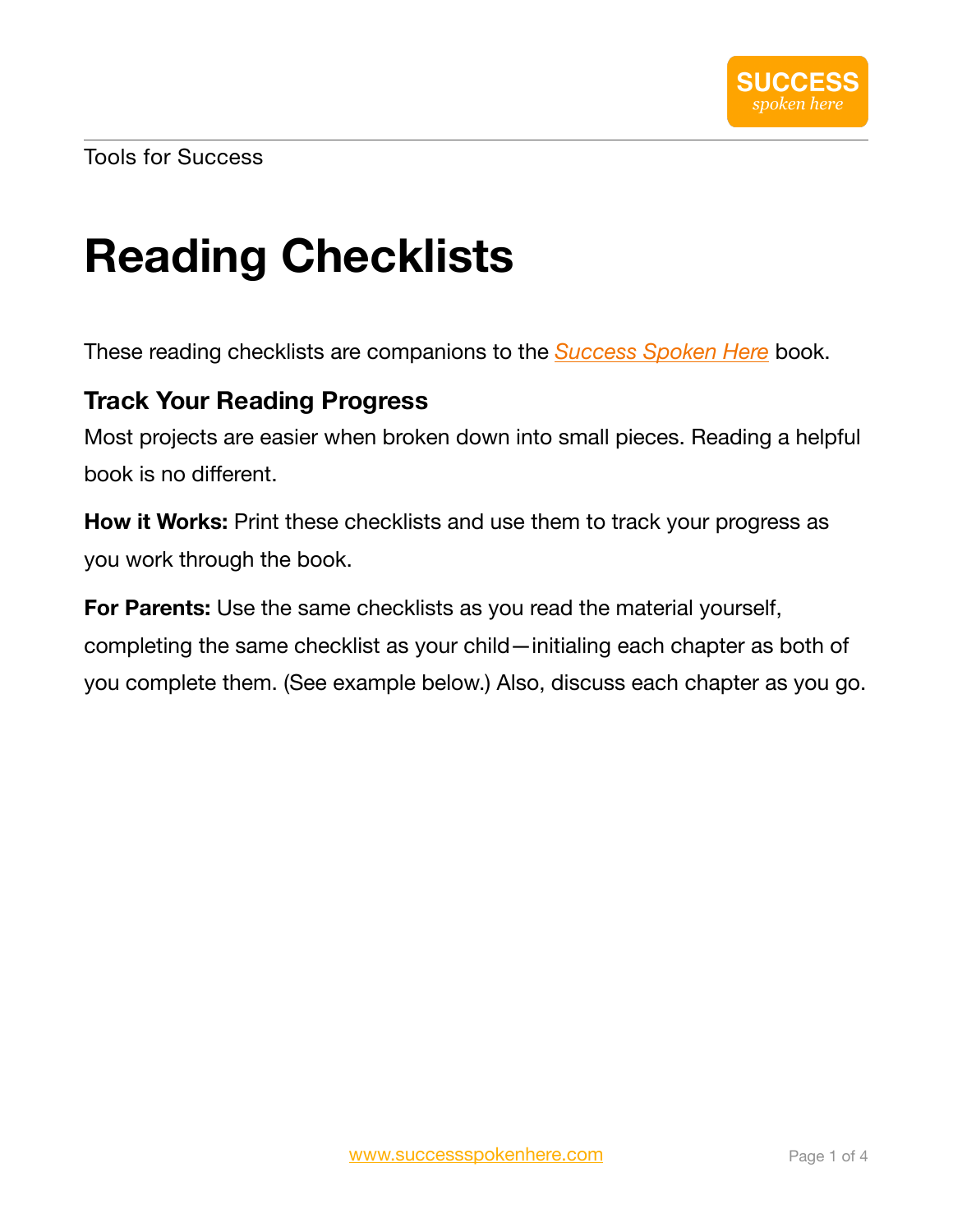### **Reading Checklist - Example**

|                | <b>Chapter Title</b>                   | Pages     | Date<br><b>Started</b> | Date<br><b>Finished</b> | <b>Initials</b> | Comments                                                                       |
|----------------|----------------------------------------|-----------|------------------------|-------------------------|-----------------|--------------------------------------------------------------------------------|
|                | <b>First Job Success</b>               | $5-6$     | 1 Sept                 | 1 Sept                  | SK / fr         | Looks good; eager to read more.                                                |
| $\mathbf{1}$   | Get a Job!                             | $7 - 8$   | 1 Sept                 | 1 Sept                  | SK / fr         | I DON'T WANT TO REPAIR<br>SEPTIC TANKS!!!                                      |
| $\overline{2}$ | Barbecue, Baskin<br>Robbins & Bicycles | $9 - 12$  | 2 Sept                 | 2 Sept                  | SK / fr         | I wonder if that craft store would<br>hire me? Aunt Brenda knows the owner!    |
| 3              | Plotting Your Own<br>Course            | 13-20     | 3 Sept                 | 4 Sept                  | SK / fr         | This writer sounds just like my<br>counselor!                                  |
| $\overline{4}$ | Why Do Companies<br>Succeed?           | $21 - 23$ | 5 Sept                 | 5 Sept                  | SK / fr         | I never thought about it like this.                                            |
| 5              | Verbal<br>Communications               | $25 - 31$ | 6 Sept                 | <b>F</b> Sept           | SK / fr         | I wish people told me I was too quiet.<br>We'll practice on Sunday.            |
| 6              | The Job Search                         | 33-58     | 8 Sept                 | 8 Sept                  | SK / fr         | First stop on my way home from<br>school: Carol's Craft Store                  |
| $\overline{7}$ | Countdown to Day<br>One                | 59-67     | 9 Sept                 | 9 Sept                  | SK / fr         | As if I need a reason to have my hair<br>done.<br>Check car tire air pressure. |
| 8              | Ready for Success                      | 68-72     | 10 Sept                | 10 Sept                 | SK / fr         | Those goofballs at the bike shop need<br>to re-read this one!                  |
| 9              | On-the-Job<br>Behavior                 | 73-80     | 10 Sept                | 10 Sept                 | SK / fr         | My phone is going to miss me while<br>I work.                                  |
| 10             | <b>Prioritizing Tasks</b>              | $81 - 82$ | 10 Sept                | 10 Sept                 | SK / fr         | Helpful info.                                                                  |
|                | 11 Juggling Customers                  | 83-87     | 12 Sept                | 12 Sept                 | SK / fr<br>J    | This chapter title is funny.<br><b><i>Don't drop any!</i></b>                  |
| 12             | <b>Be Discreet</b>                     | 89-90     | 12 Sept                | 13 Sept                 | SK / fr         | We both know someone who needs to<br>read this one.                            |
|                | 13 And for Your Next<br>Challenge      | 91-93     | 13 Sept                | 13 Sept                 | SK / fr         | Looking forward to reading about<br>enhancing my impact at work.               |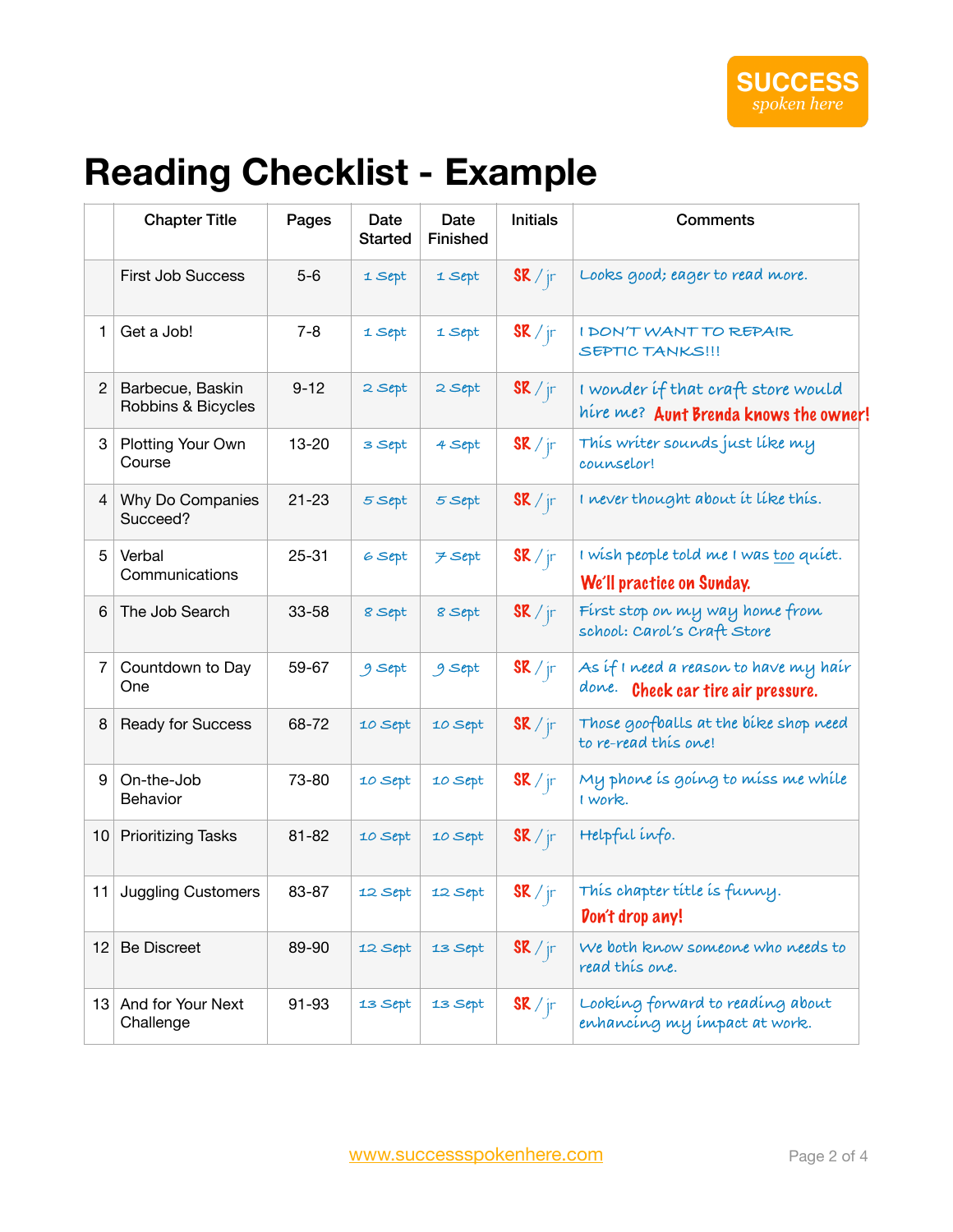## **Reading Checklist - Part I**

|                | <b>Chapter Title</b>                   | Pages     | Date<br><b>Started</b> | Date<br>Finished | <b>Initials</b> | <b>Comments</b> |
|----------------|----------------------------------------|-----------|------------------------|------------------|-----------------|-----------------|
|                | First Job Success                      | $5-6$     |                        |                  |                 |                 |
| 1              | Get a Job!                             | $7 - 8$   |                        |                  |                 |                 |
| $\mathbf{2}$   | Barbecue, Baskin<br>Robbins & Bicycles | $9 - 12$  |                        |                  |                 |                 |
| 3              | Plotting Your Own<br>Course            | 13-20     |                        |                  |                 |                 |
| $\overline{4}$ | Why Do Companies<br>Succeed?           | $21 - 23$ |                        |                  |                 |                 |
| 5              | Verbal<br>Communications               | $25 - 31$ |                        |                  |                 |                 |
| 6              | The Job Search                         | 33-58     |                        |                  |                 |                 |
| $\overline{7}$ | Countdown to Day<br>One                | 59-67     |                        |                  |                 |                 |
| 8              | Ready for Success                      | 68-72     |                        |                  |                 |                 |
| 9              | On-the-Job<br>Behavior                 | 73-80     |                        |                  |                 |                 |
| 10             | <b>Prioritizing Tasks</b>              | $81 - 82$ |                        |                  |                 |                 |
| 11             | <b>Juggling Customers</b>              | 83-87     |                        |                  |                 |                 |
| 12             | <b>Be Discreet</b>                     | 89-90     |                        |                  |                 |                 |
|                | 13 And for Your Next<br>Challenge      | 91-93     |                        |                  |                 |                 |